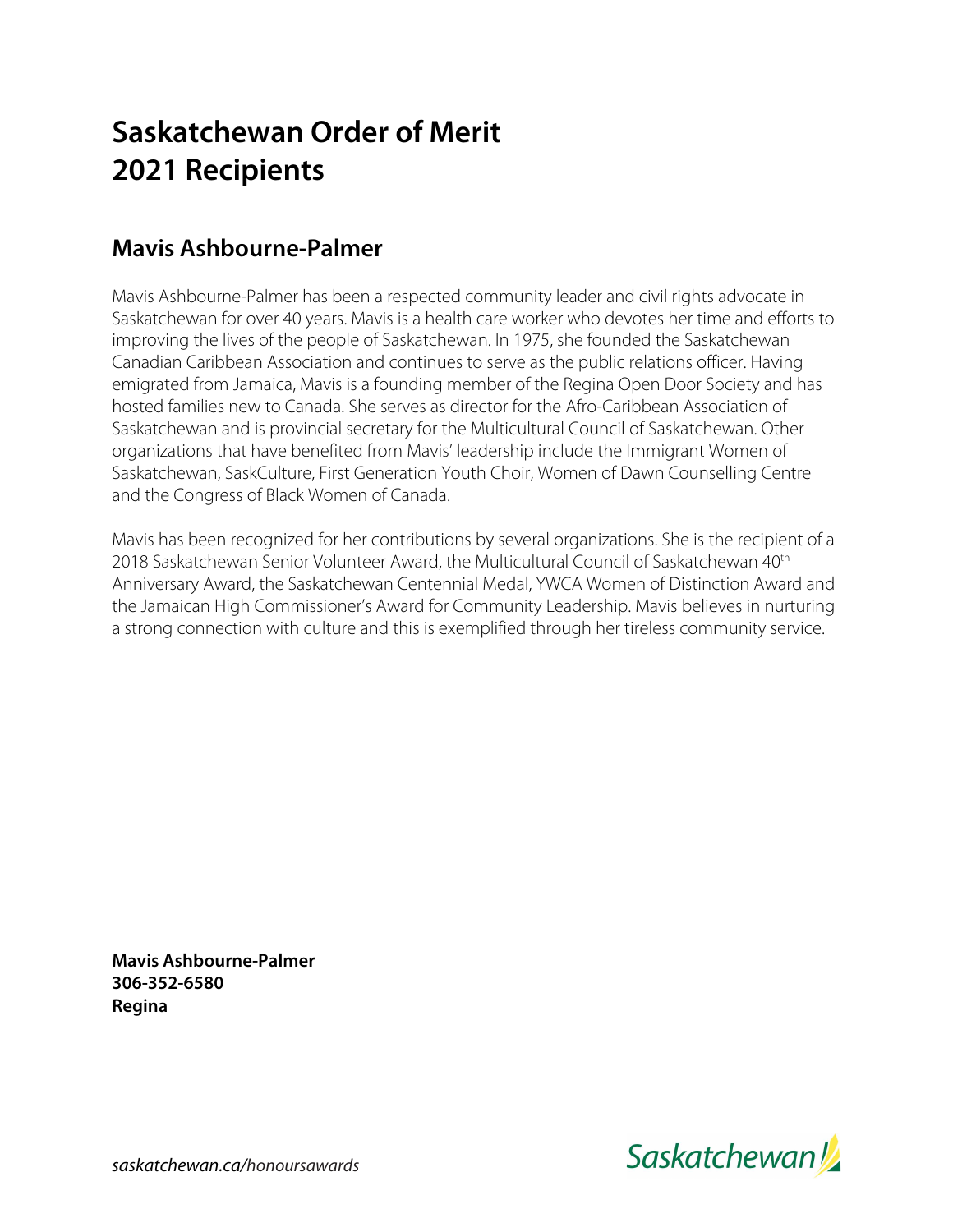#### **Dr. Michael Bishop**

Dr. Michael Bishop is described as a pillar of his community and the epitome of a small-town doctor. Michael has been a physician in Kamsack since emigrating from England in the 1960s. In addition to his busy practice in Kamsack, Michael has served as a town councillor. He also played a leadership role in planning and fundraising for the expansion of the nursing home in Kamsack. After retiring from his full-time practice, Michael continued to serve as a physician for residents of the nursing home for many years. Michael still supports the local health foundation and is active in welcoming newcomers to the medical community in Kamsack.

Michael has also been a leader in health care throughout the province. He is a former Senior Medical Officer of the Sunrise Health Authority. He is a Clinical Associate Professor at the University of Saskatchewan College of Medicine. In addition to being awarded a lifetime membership in the Saskatchewan Medical Association, Michael served two terms on the board of directors. He has also been awarded lifetime memberships in the Saskatchewan College of Physicians and Surgeons and the Canadian Medical Association. Michael is a recipient of the Saskatchewan Centennial Medal.

Michael brought many residents of Kamsack into the world and has cared for and supported them over the many years. He is seen as more than just a doctor, but also as someone who is genuinely interested in the lives of his patients and community.

**Dr. Michael Bishop 306-542-3714 Kamsack**

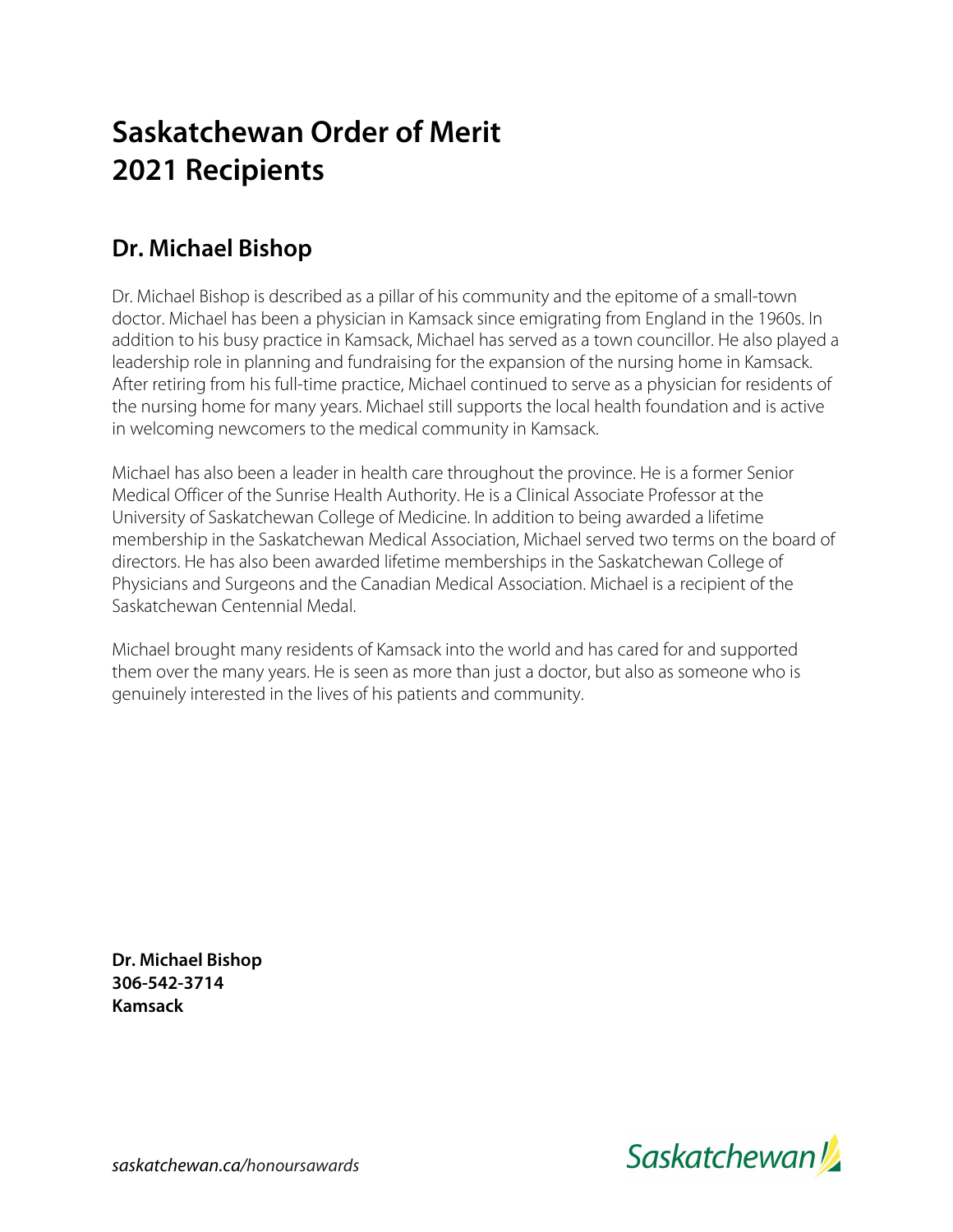#### **Albert Brown**

For nearly 20 years, Albert Brown was in the business of compassion and human transformation. He is the founder and former coordinator of the John School in Saskatoon, which is supported by the Saskatchewan Ministry of Justice and the Salvation Army. The John School works with individuals who have been charged with soliciting prostitution. Its aim is to help participants understand the impact of their choices by hearing from law enforcement, health care workers, former sex trade workers and their families, former johns, and solicitors. Recently retired, Albert approached his work with the johns in the school with caring and compassion because he believes that everyone is capable of reform. He witnessed individuals transform from a position of shame and fear to one of hope. Albert's efforts at the School did not focus on the past, but on the potential of the future.

While Albert's work with johns was by necessity a primary focus of his extraordinary work, his efforts also made a significant contribution towards eliminating human trafficking in Saskatoon. His work has left a legacy of empowerment and has given a voice to abused women and girls who have been victimized by sex trafficking.

Albert's work in this area was as much a calling as it was a career and is exemplary of how kindness and compassion can better society.

**Albert Brown 306-384-4656 Saskatoon**

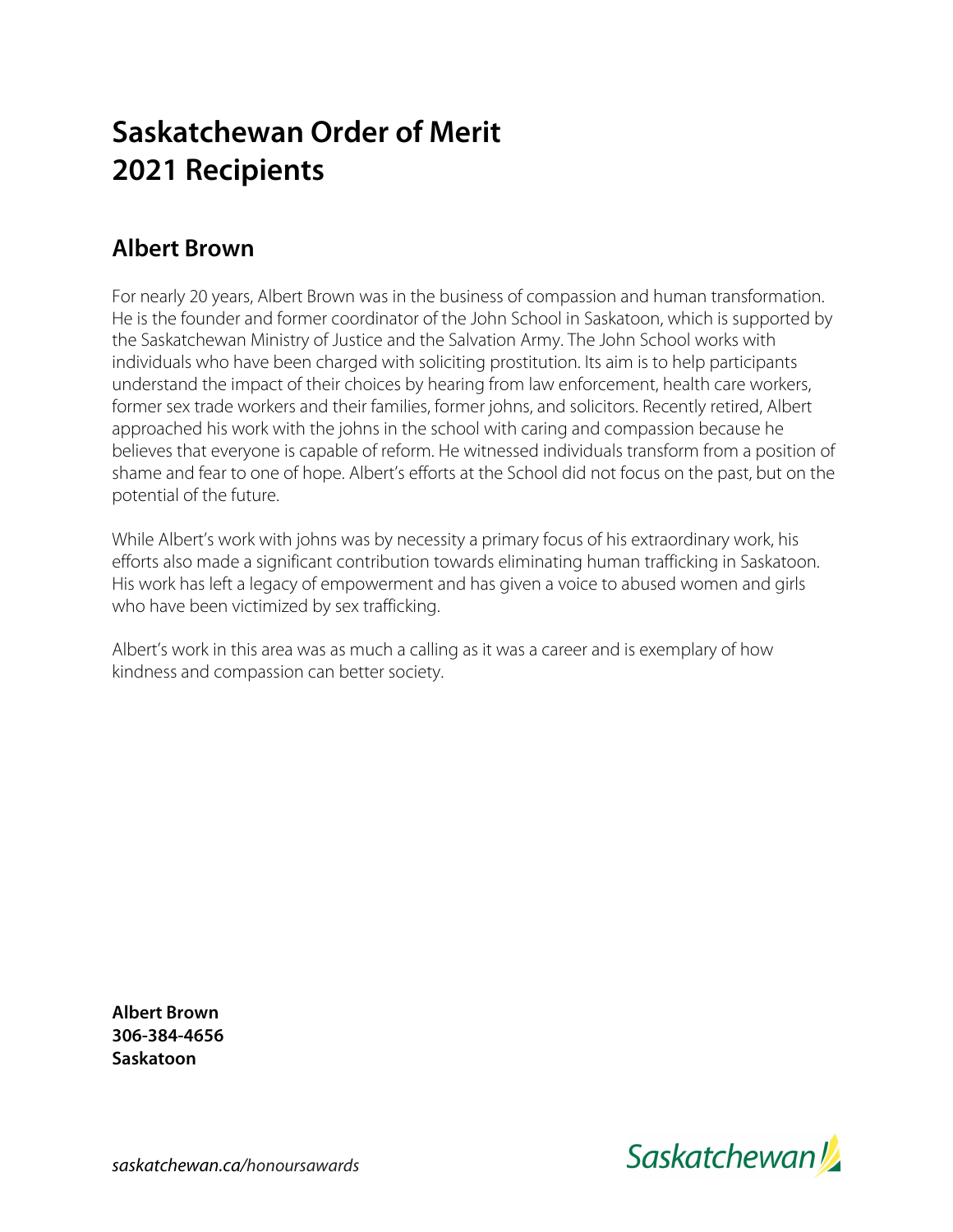#### **Marie-Anne DayWalker-Pelletier, C.M.**

Throughout her career, Marie-Anne DayWalker-Pelletier's contributions and commitment to First Nations people have touched on many areas, including education, wellness and social assistance. She is dedicated to the preservation of Indigenous culture, language and traditions.

Marie-Anne was first elected at the age of 26 as Chief of the Okanese First Nation and held that position for almost 40 years. She holds the record as the longest-serving consecutive female Chief in North America. Her band members attribute her success to her humility and commitment to ensure all voices are heard. She has also served as a board member for the Saskatchewan Indian Gaming Authority, Wichihik Iskwewak Safe House, File Hills Qu'Appelle Tribal Council and Qu'Appelle Safe Haven.

Marie-Anne is recognized as a prominent voice for the advancement of First Nation women's and children's rights in Saskatchewan. She founded organizations such as the Saskatchewan First Nations Women's Commission and the Provincial Partnership Committee on Missing Persons. She is a leader of the File Hills Qu'Appelle Tribal Council Safe Shelters. Marie-Anne has worked towards ending violence against Indigenous women and girls and ensuring that Indigenous women would have the right to participate at all levels of governance. Marie-Anne is a member of the Order of Canada.

**Marie-Anne Day Walker-Pelletier, C.M. 306-332-7953 Balcarres**

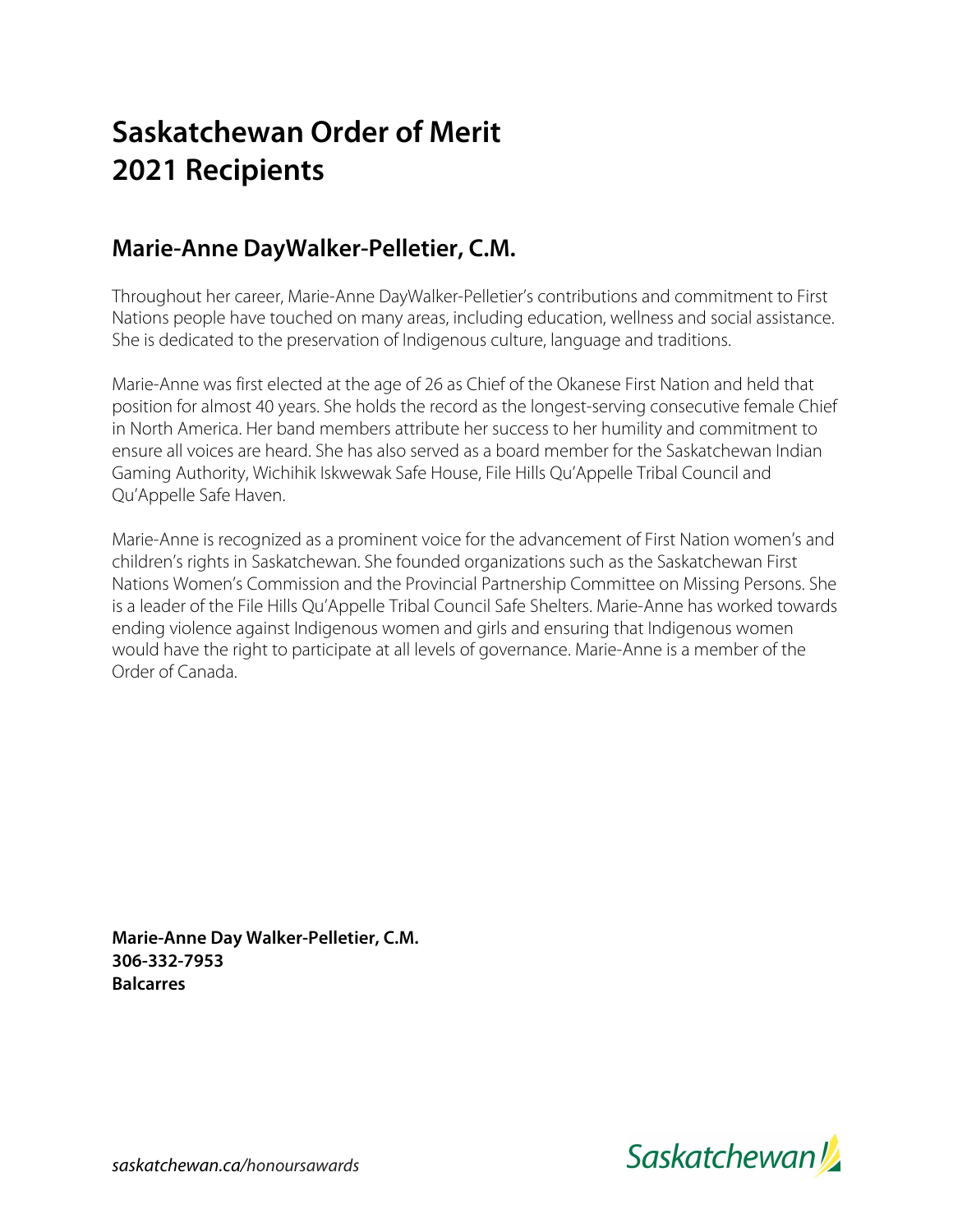#### **Hart Godden**

For decades, Hart Godden has contributed to the musical community in Saskatchewan in countless ways. Not only is Hart a talented, multifaceted musician, but he also has a gift for gathering and nurturing talent in Regina.

As founder and Artistic Director of the Halcyon Chamber Choir since 2002, Hart provides young adults with an opportunity to develop their skills as soloists and choristers. Since 2003, he has served as the Artistic Director for the Regina Philharmonic Chorus, one of Canada's largest community choruses. He has also served as Director of Music and Organist for Knox-Metropolitan United Church since 1992. Hart has also lent his talents to the Regina Symphony Orchestra, as both a keyboard musician and a conductor for Handel's Messiah, and to the Globe Theatre, as Musical Director. He is a member of the duo High F'Lutin and the Per Sonatori Baroque Ensemble. As well, he maintains a teaching studio and works as a pipe organ technician.

Hart is dedicated to encouraging the talents of young musicians and assisting them to launch their own musical careers. He draws out talent by helping people to believe in themselves and their musical potential. His lessons have been described as encouraging, uplifting and satisfying. Our province has greatly benefited from the mentorship and inspiration that Hart has given to both amateur and professional musicians.

**Hart Godden 306-535-8565 Regina**